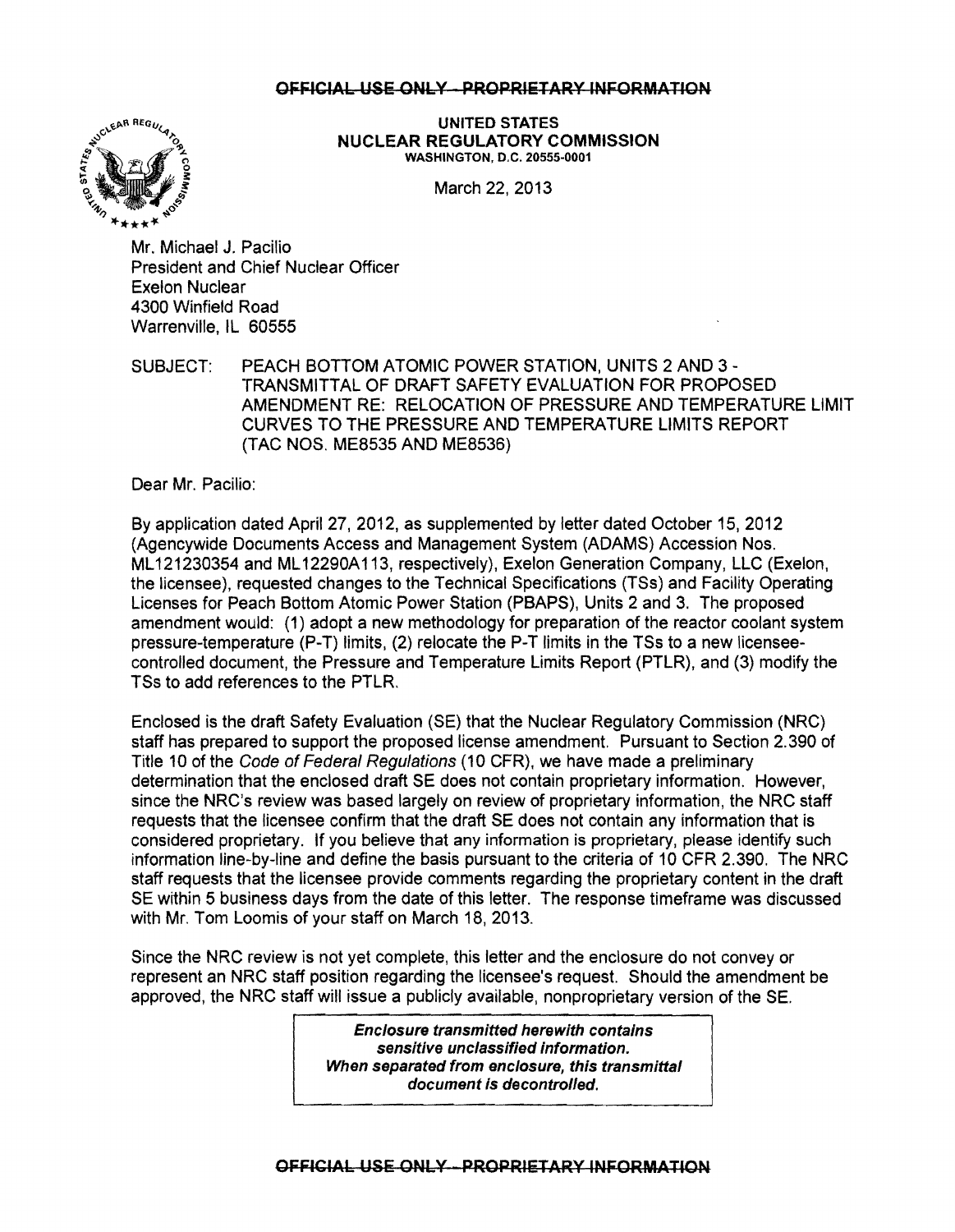## **OFFICIAL USE ONLY - PROPRIETARY INFORMATION**

 $M.$  Pacifio  $-2-$ 

If you have any questions regarding this matter. I may be reached at 301-415-1420.

Sincerely,

 $\sum_{r=n}$ 

Richard B. Ennis, Senior Project Manager Plant Licensing Branch 1-2 Division of Operating Reactor Licensing Office of Nuclear Reactor Regulation

Docket Nos. 50-277 and 50-278

Enclosure: Draft SE

cc w/o encl: Distribution via Listserv